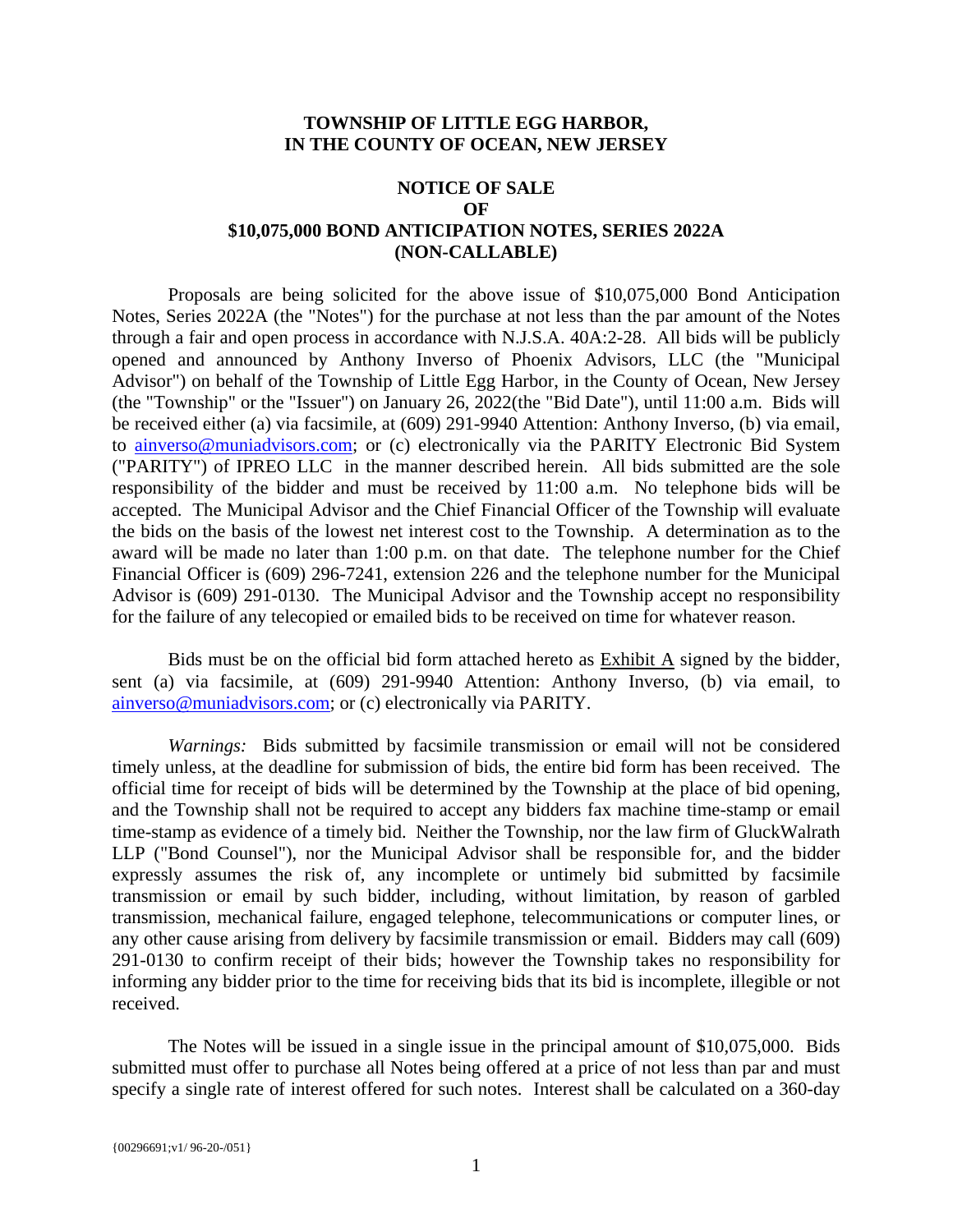year consisting of twelve 30-day months. **The Chief Financial Officer expects to award the Notes to the responsive bidder specifying the lowest net interest payable by the Township. However, the Township reserves the right to reject all bids or to award the Notes to a bidder other than the lowest bidder. The bidder, by submitting a bid agrees to accept the determination of the Chief Financial Officer.**

#### **SPECIFICATION OF BOND ANTICIPATION NOTES**

| <b>Principal Amounts:</b>       | \$10,075,000                                                                                                                                                                             |
|---------------------------------|------------------------------------------------------------------------------------------------------------------------------------------------------------------------------------------|
| Dated:                          | February 9, 2022                                                                                                                                                                         |
| <b>Maturity Date:</b>           | February 9, 2023                                                                                                                                                                         |
| <b>Interest Rate Per Annum:</b> | Specified by Successful Bidder                                                                                                                                                           |
| Legal Opinion:                  | GluckWalrath LLP<br>Freehold, New Jersey                                                                                                                                                 |
| Paying Agent:                   | Specified by and at the expense of<br>successful bidder within 24 hours of award,<br>subject to approval of the Chief Financial<br>Officer                                               |
| Closing:                        |                                                                                                                                                                                          |
| date<br>a.                      | February 9, 2022                                                                                                                                                                         |
| location<br>b.                  | Township of Little Egg Harbor, 665 Radio<br>Road, Little Egg Harbor, New Jersey, or at<br>such other place as agreed to by the Chief<br><b>Financial Officer</b>                         |
| Denominations:                  | Denominations of \$100,000 or greater if<br>being reoffered, as specified by the<br>successful bidder within 24 hours of award,<br>subject to approval of the Chief Financial<br>Officer |
| Payment:                        | Immediately available funds                                                                                                                                                              |

## **ESTABLISHMENT OF ISSUE PRICE**

(a) The winning bidder of the Notes shall assist the Issuer in establishing the issue price of the Notes and shall execute and deliver to the Issuer at Closing an "issue price" or similar certificate setting forth the reasonably expected initial offering price to the Public or the sales price or prices of the Notes, together with the supporting pricing wires or equivalent communications, substantially in the forms reflected as Exhibits B, C or D, which are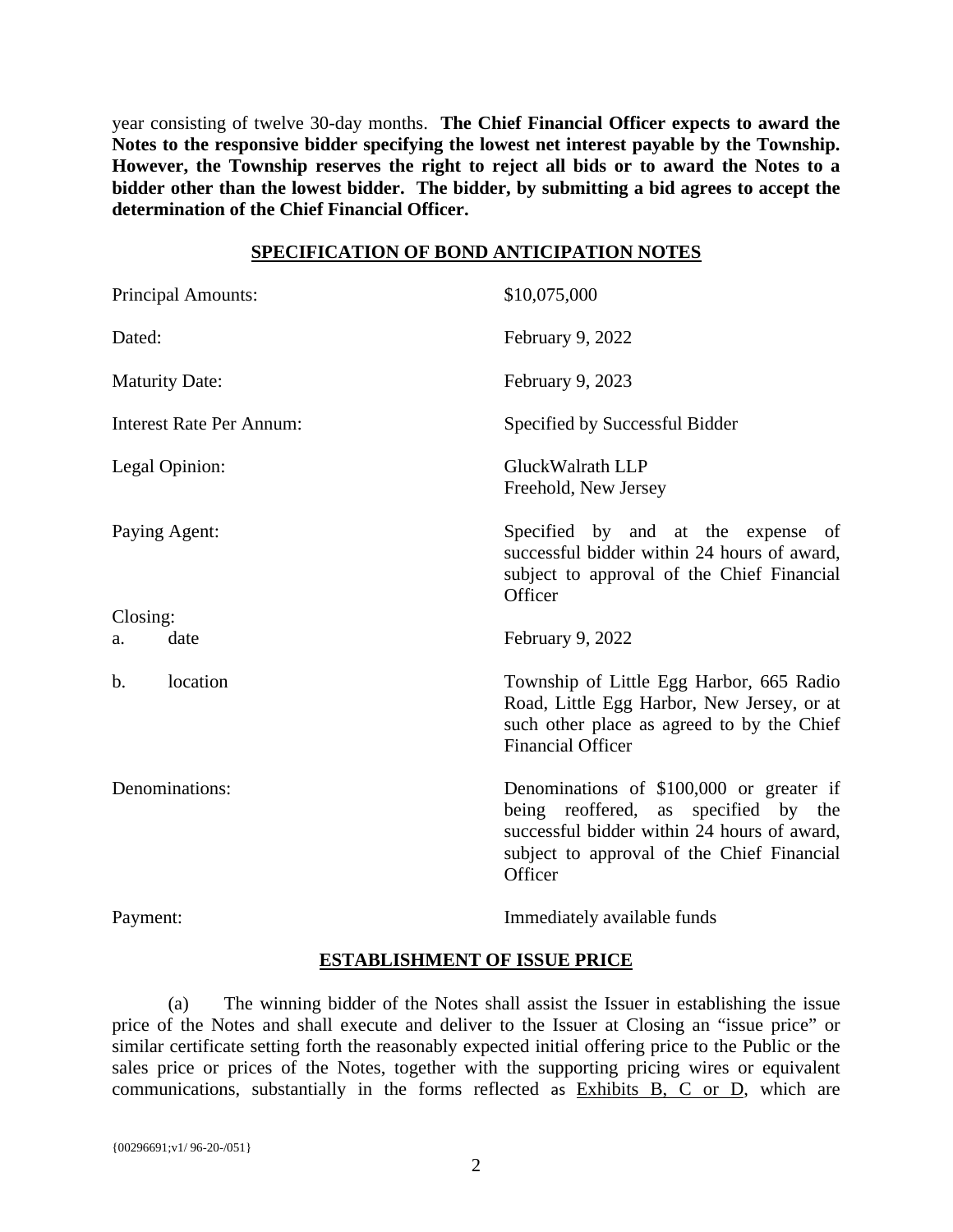incorporated by reference herein and are available from Bond Counsel and shall be posted with the Notice of Sale on the Issuer's website, with such modifications as may be appropriate or necessary, in the reasonable judgment of the winning bidder, the Issuer and Bond Counsel. All actions to be taken by the Issuer under this Notice of Sale to establish the issue price of the Notes may be taken on behalf of the Issuer by the Issuer's municipal advisor, if any, identified herein and any notice or report to be provided to the Issuer may be provided to the Issuer's municipal advisor or Bond Counsel.

(b) The Issuer intends that the provisions of Treasury Regulation Section 1.148-  $1(f)(3)(i)$  (defining "competitive sale" for purposes of establishing the issue price of the Notes) will apply to the initial sale of the Notes (the "competitive sale requirements") because:

> (1) the Issuer shall disseminate this Notice of Sale to potential Underwriters in a manner that is reasonably designed to reach potential Underwriters;

> > (2) all bidders shall have an equal opportunity to bid;

(3) the Issuer may receive bids from at least three Underwriters of municipal Notes who have established industry reputations for underwriting new issuances of municipal notes; and

(4) the Issuer anticipates awarding the sale of the Notes to the bidder who submits a firm offer to purchase the Notes at the highest price (or lowest interest cost), as set forth in this Notice of Sale.

Any bid submitted pursuant to this Notice of Sale shall be considered a firm offer for the purchase of the Notes, as specified in the bid**.**

(c) If the successful bidder is purchasing for its own account without a present intention to reoffer the Notes, it must complete  $\overline{\text{Exhibit B}}$ , and the provisions of paragraphs (d) – (i) below shall not apply.

(d) In the event that paragraph (c) does not apply and the Competitive Sale Requirements are satisfied, the winning bidder must complete Exhibit C, and the provisions of paragraphs  $(e) - (i)$  below shall not apply.

(e) In the event that paragraph (c) does not apply and the Competitive Sale Requirements are not satisfied, the Issuer shall so advise the winning bidder and the winning bidder must complete Exhibit D. The Issuer may determine to treat (i) the first price at which 10% of a Maturity of the Notes (the "10% test") is sold to the Public as the issue price of that Maturity and/or (ii) the initial offering price to the Public as of the Sale Date of any Maturity of the Notes as the issue price of that Maturity (the "hold-the-offering-price rule"), in each case applied on a Maturity-by-Maturity basis (and if different interest rates apply within a Maturity, to each separate CUSIP number within that Maturity). Immediately following the award of the Notes, the winning bidder shall advise the Issuer if any Maturity of the Notes satisfies the 10%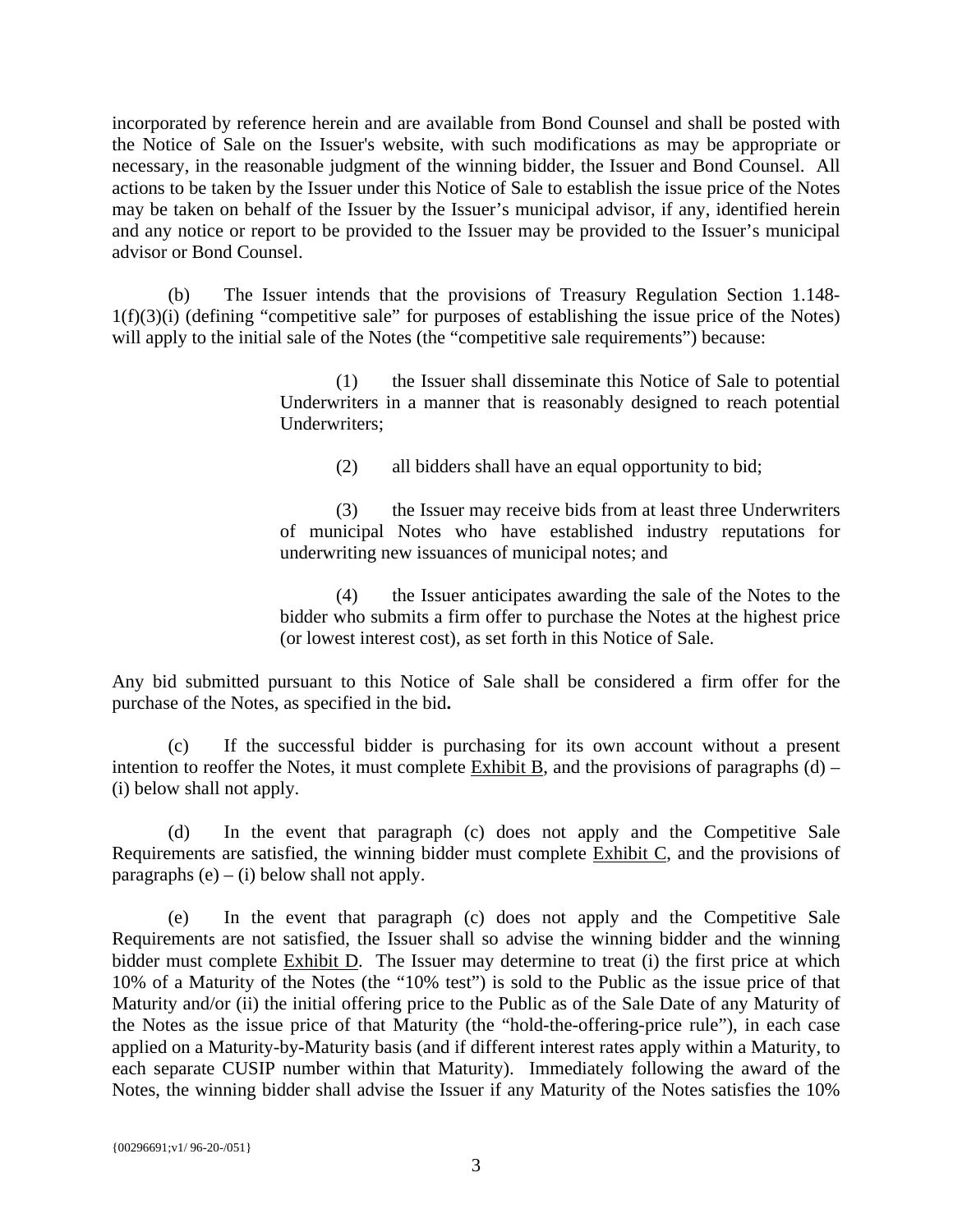test. Any Maturity (and if different interest rates apply within a Maturity, any separate CUSIP number within that Maturity) of the Notes as to which the winning bidder has not so advised the Issuer that the 10% test has been satisfied shall be subject to the hold-the-offering-price rule. Bids will not be subject to cancellation in the event that the hold-the-offering-price rule applies to any Maturity of the Notes. Bidders should prepare their bids on the assumption that some or all of the maturities of the Notes will be subject to the hold-the-offering-price rule in order to establish the issue price of the Notes.

(f) By submitting a bid, the winning bidder shall (i) confirm that the Underwriters have offered or will offer the Notes to the Public on or before the date of award at the offering price or prices (the "initial offering price"), or at the corresponding yield or yields, set forth in the bid submitted by the winning bidder and (ii) agree, on behalf of the Underwriters participating in the purchase of the Notes, that the Underwriters will neither offer nor sell unsold Notes of any Maturity to which the hold-the-offering-price rule shall apply to any person at a price that is higher than the initial offering price to the Public during the period starting on the Sale Date and ending on the earlier of the following:

(1) the close of the fifth  $(5<sup>th</sup>)$  business day after the Sale Date; or

(2) the date on which the Underwriters have sold at least 10% of that Maturity of the Notes to the Public at a price that is no higher than the initial offering price to the Public.

The winning bidder will advise the Issuer promptly after the close of the fifth  $(5<sup>th</sup>)$ business day after the Sale Date whether it has sold 10% of that Maturity of the Notes to the Public at a price that is no higher than the initial offering price to the Public.

 $(g)$  If the competitive sale requirements are not satisfied, then until the 10% test has been satisfied as to each Maturity of the Notes, the winning bidder agrees to promptly report to the Issuer the prices at which the unsold Notes of that Maturity have been sold to the Public. That reporting obligation shall continue, whether or not the Closing Date has occurred, until either (i) all Notes of that Maturity have been sold or (ii) the 10% test has been satisfied as to the Notes of that Maturity; provided that, the winning bidder's reporting obligation after the Closing Date may be at reasonable periodic intervals or otherwise upon request of the Issuer or Bond Counsel.

(h) The Issuer acknowledges that, in making the representations set forth above, the winning bidder will rely on (i) the agreement of each Underwriter to comply with the requirements for establishing the issue price of the Notes, including, but not limited to, its agreement to comply with the hold-the-offering-price rule, if applicable to the Notes, as set forth in an agreement among Underwriters and the related pricing wires, (ii) in the event a selling group has been created in connection with the initial sale of the Notes to the Public, the agreement of each dealer who is a member of the selling group to comply with the requirements for establishing the issue price of the Notes, including, but not limited to, the agreement to comply with the hold-the-offering-price rule, if applicable to the Notes, as set forth in a selling group agreement and the related pricing wires, and (iii) in the event that an Underwriter or dealer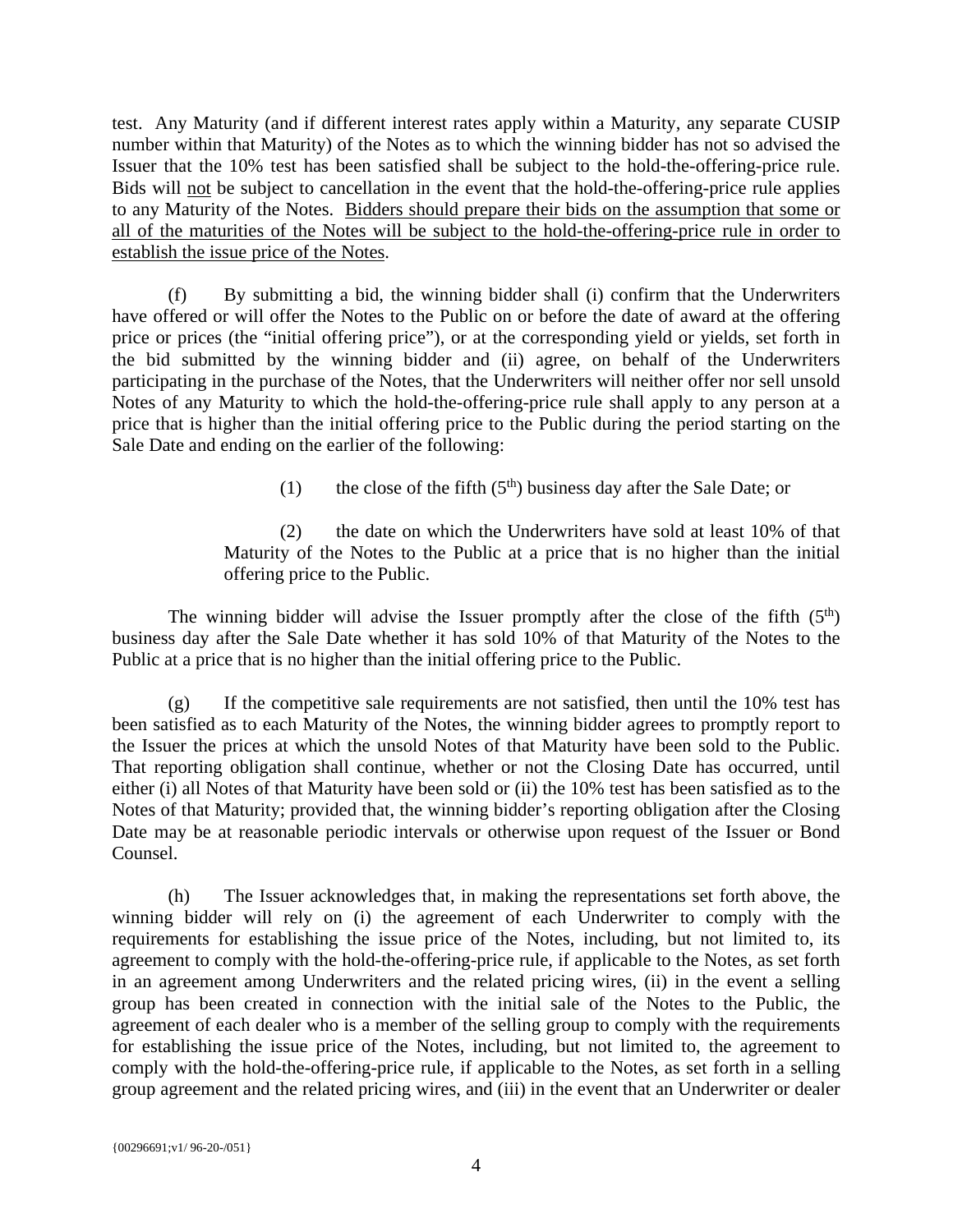who is a member of the selling group is a party to a third-party distribution agreement that was employed in connection with the initial sale of the Notes to the Public, the agreement of each broker-dealer that is a party to such agreement to comply with the requirements for establishing the issue price of the Notes, including, but not limited to, its agreement to comply with the holdthe-offering-price rule, if applicable to the Notes, as set forth in the third-party distribution agreement and the related pricing wires. The Issuer further acknowledges that each Underwriter shall be solely liable for its failure to comply with its agreement regarding the requirements for establishing the issue price of the Notes, including, but not limited to, its agreement to comply with the hold-the-offering-price rule, if applicable to the Notes, and that no Underwriter shall be liable for the failure of any other Underwriter, or of any dealer who is a member of a selling group, or of any broker-dealer that is a party to a third-party distribution agreement to comply with its corresponding agreement regarding the requirements for establishing the issue price of the Notes, including, but not limited to, its agreement to comply with the hold-the-offering-price rule, if applicable to the Notes.

## (i) By submitting a bid, each bidder confirms that:

(i) any agreement among Underwriters, any selling group agreement and each third-party distribution agreement (to which the bidder is a party) relating to the initial sale of the Notes to the Public, together with the related pricing wires, contains or will contain language obligating each Underwriter, each dealer who is a member of the selling group, and each brokerdealer that is a party to such third-party distribution agreement, as applicable: (A) (i) to report the prices at which it sells to the Public the unsold Notes of each Maturity allocated to it, whether or not the Closing Date has occurred, until either all Notes of that Maturity allocated to it have been sold or it is notified by the winning bidder that the 10% test has been satisfied as to the Notes of that Maturity; provided that, the reporting obligation after the Closing Date may be at reasonable periodic intervals upon request of the winning bidder and (ii) to comply with the hold-theoffering-price rule, if applicable, if and for so long as directed by the winning bidder and as set forth in the related pricing wires, (B) to promptly notify the winning bidder of any sales of Note that, to its knowledge, are made to a purchaser who is a related party to an Underwriter participating in the initial sale of the Notes to the Public, and (C) to acknowledge that, unless otherwise advised by the Underwriter, dealer or broker-dealer, the winning bidder shall assume that each order submitted by the Underwriter, dealer or broker-dealer is a sale to the Public.

(ii) any agreement among Underwriters relating to the initial sale of the Notes to the Public, together with the related pricing wires, contains or will contain language obligating each Underwriter that is a party to a third-party distribution agreement to be employed in connection with the initial sale of the Notes to the Public to require each broker-dealer that is a party to such third-party distribution agreement to (A) report the prices at which it sells to the Public the unsold Notes of each Maturity allocated to it, whether or not the Closing Date has occurred, until either all Notes of that Maturity allocated to it have been sold or it is notified by the winning bidder or such Underwriter that the 10% test has been satisfied as to the Notes of that Maturity; provided that, the reporting obligation after the Closing Date may be at reasonable periodic intervals upon request of the winning bidder and (B) comply with the hold-the-offeringprice rule, if applicable, in each case if and for so long as directed by the winning bidder or such Underwriter and as set forth in the related pricing wires.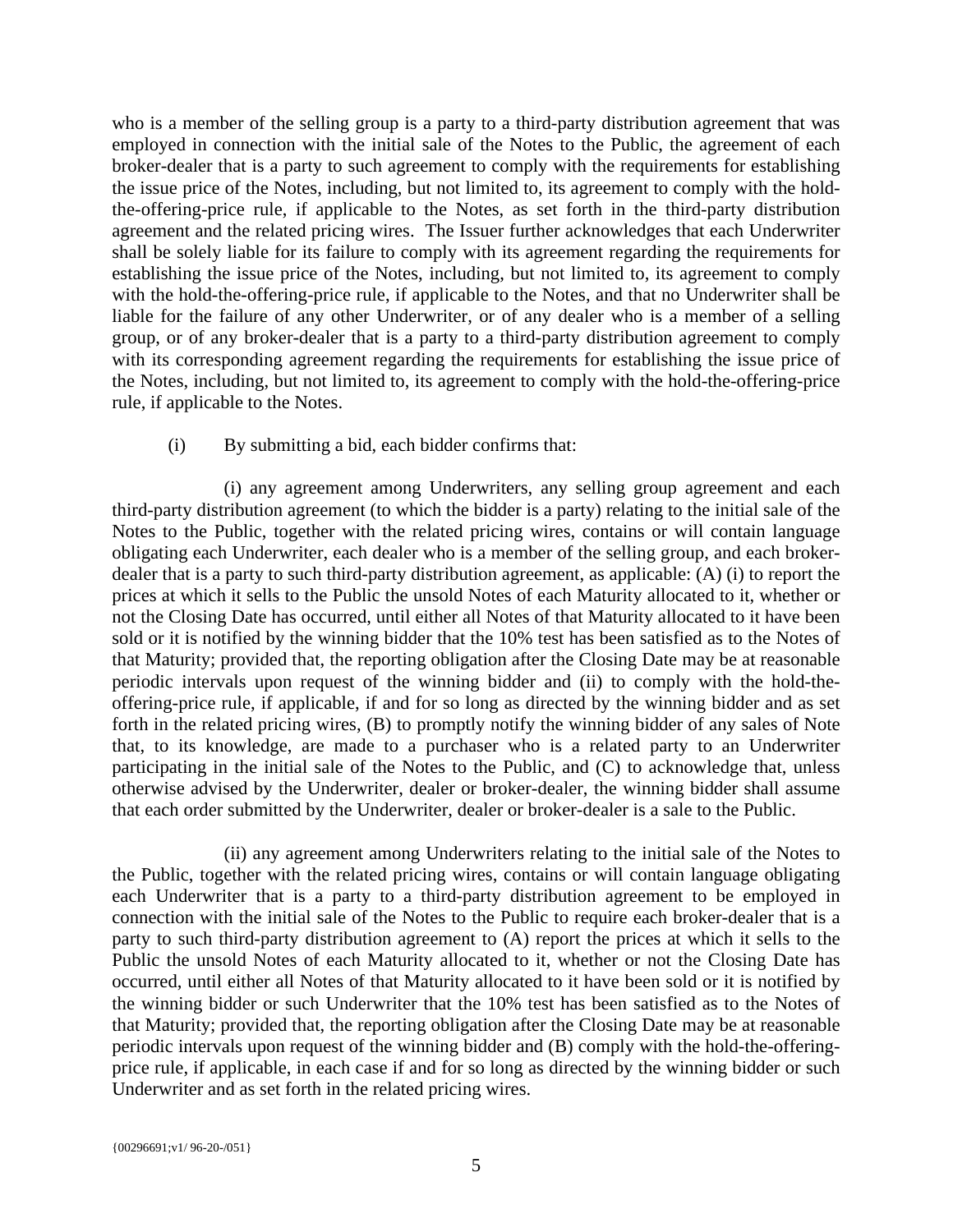(j) Sales of any Notes to any person that is a related party to an Underwriter participating in the initial sale of the Notes to the Public shall not constitute sales to the Public for purposes of this Notice of Sale. Further, for purposes of this Notice of Sale:

> (i) "Public" means any person other than an Underwriter or a related party,

> (ii) "Underwriter" means (A) any person that agrees pursuant to a written contract with the Issuer (or with the lead Underwriter to form an underwriting syndicate) to participate in the initial sale of the Notes to the Public and (B) any person that agrees pursuant to a written contract directly or indirectly with a person described in clause (A) to participate in the initial sale of the Notes to the Public (including a member of a selling group or a party to a third-party distribution agreement participating in the initial sale of the Notes to the Public),

> (iii) a purchaser of any of the Notes is a "related party" to an Underwriter if the Underwriter and the purchaser are subject, directly or indirectly, to (A) more than 50% common ownership of the voting power or the total value of their stock, if both entities are corporations (including direct ownership by one corporation of another), (B) more than 50% common ownership of their capital interests or profits interests, if both entities are partnerships (including direct ownership by one partnership of another), or (C) more than 50% common ownership of the value of the outstanding stock of the corporation or the capital interests or profit interests of the partnership, as applicable, if one entity is a corporation and the other entity is a partnership (including direct ownership of the applicable stock or interests by one entity of the other), and

> (iv) "Sale Date" means the date that the Notes are awarded by the Issuer to the winning bidder.

Bids may be submitted electronically via PARITY or by facsimile or by email in accordance with this Notice of Sale, until 11:00 a.m., New Jersey time on the Bid Date, but no bid will be received after the time for receiving bids specified above. To the extent any instructions or directions set forth in PARITY conflict with this Notice of Sale, the terms of this Notice of Sale shall control. For further information about PARITY, potential bidders may contact the Township's Municipal Advisor (using the contact information set forth in the final paragraph of this Notice of Sale) or PARITY at (212) 404-8102. In the event that a bid for the Notes is submitted via PARITY, the bidder further agrees that:

1. The Township may regard the electronic transmission of the bid through PARITY (including information about the purchase price of the Notes, the interest rate or rates to be borne by the Notes and any other information included in such transmission) as though the same information were submitted on a Proposal for Notes provided by the Township and executed and submitted by a duly authorized representative of the bidder. If the bid submitted electronically via PARITY is accepted by the Township, the terms of the bid for the Notes and this Notice of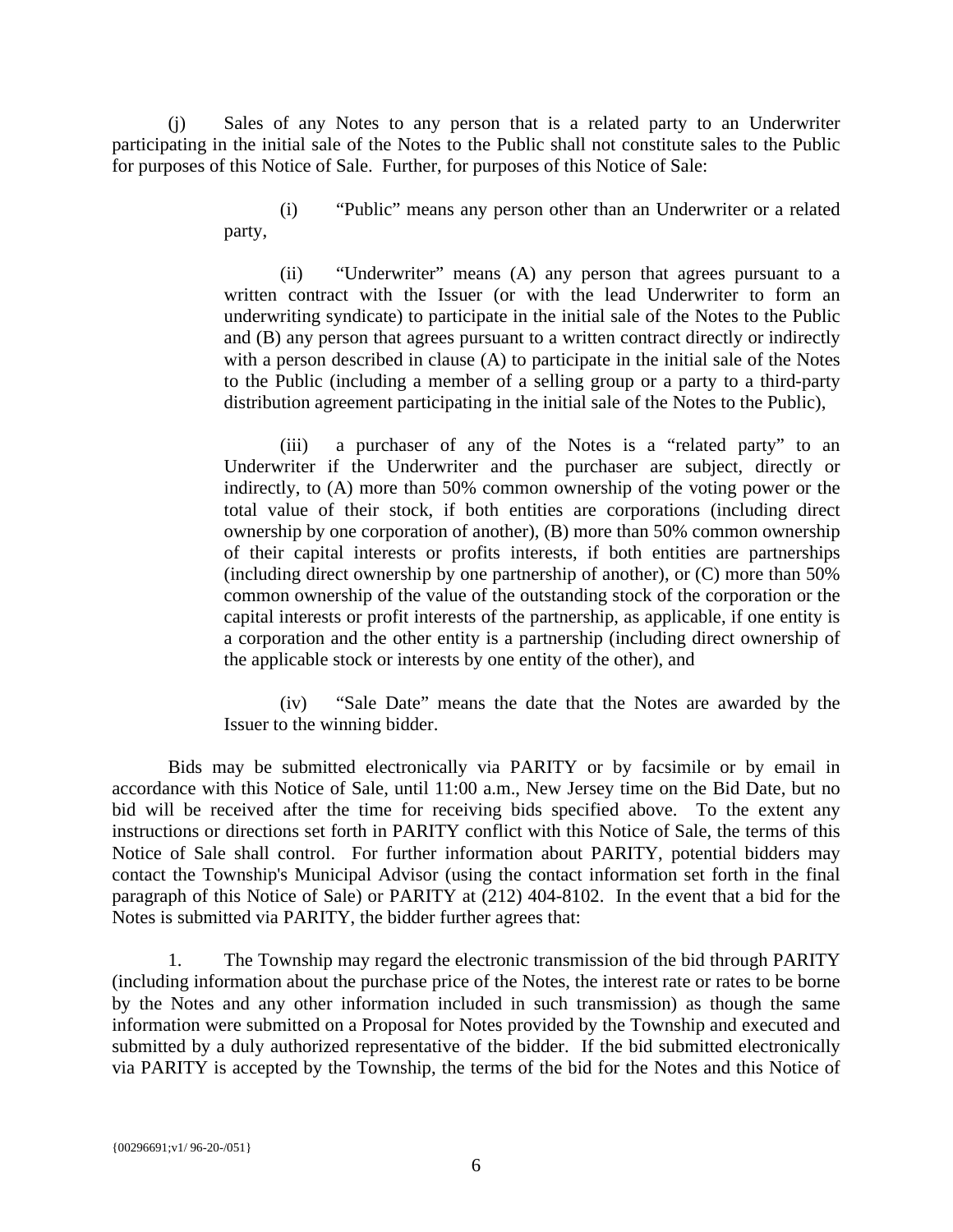Sale, as well as the information that is electronically transmitted through PARITY, shall form a contract and the Successful Bidder(s) shall be bound by the terms of such contract.

2. PARITY is not an agent of the Township, and the Township shall have no liability whatsoever based on any bidder's use of PARITY, including but not limited to any failure by PARITY to correctly or timely transmit information provided by the County or information provided by the bidder.

3. The Township may choose to discontinue use of electronic bidding via PARITY by issuing a notification to such effect via Thomson News Service ("TM3") no later than 3:00 p.m. (New Jersey time) on the last business date prior to the Bid Date.

4. Once the bids are communicated electronically via PARITY to the Township, as described above, each bid will constitute a bid to the Notes and shall be deemed to be an irrevocable offer to purchase the Notes on the terms provided in this Notice of Sale. For purposes of submitting all bids for the Notes, whether by hand delivery, facsimile delivery or electronically via PARITY, the time maintained on PARITY shall constitute the official time.

5. Each bidder shall be solely responsible to make necessary arrangements to access PARITY for purposes of submitting its bid in a timely matter and in compliance with the requirements of this Notice of Sale. Neither the Township nor PARITY shall have any duty or obligation to provide or assure access to any bidder, and neither the Township nor PARITY shall be responsible for the proper operation of, or have any liability for any delays or interruptions of, or any damages caused by, PARITY. The Township is using PARITY as a communication mechanism, and not as the Township's agent, to conduct the electronic bidding for the Notes. By using PARITY, each bidder agrees to hold the Township harmless for any harm or damages caused by such bidder in connection with its use of PARITY for bidding on the Notes.

The Township may, in its sole discretion and prior to the opening of the bids clarify any term hereof, including without limitation, its decision to discontinue use of electronic bidding via PARITY, by issuing a notification of the clarification via TM3, or any other available means, no later than 3:00 p.m. on the last business day prior to the Bid Date.

The Township further reserves the right to postpone, from time to time, the Bid Date. Any such postponement will be announced by TM3, or any other available means, not later than 9:00 a.m., New Jersey time, on the Bid Date, Any such alternative Bid Date and the time at which bids are due will be announced via TM3, or any other available means, at least 48 hours before bids are due on the alternative Bid Date. On any such alternative Bid Date, bidders shall submit Proposals for Notes in conformity with all of the requirements hereof, other than the date of submission and sale and any further or contrary provisions set forth in such announcement, which further or contrary provisions must be complied with by all bidders.

The Notes will be non-callable general obligations of the Township payable ultimately from *ad valorem* taxes levied upon all taxable property within the Township to the extent that payment is not otherwise provided. The full faith and credit of the Township will be pledged for the punctual payment, in accordance with their terms, of the principal of and the interest on the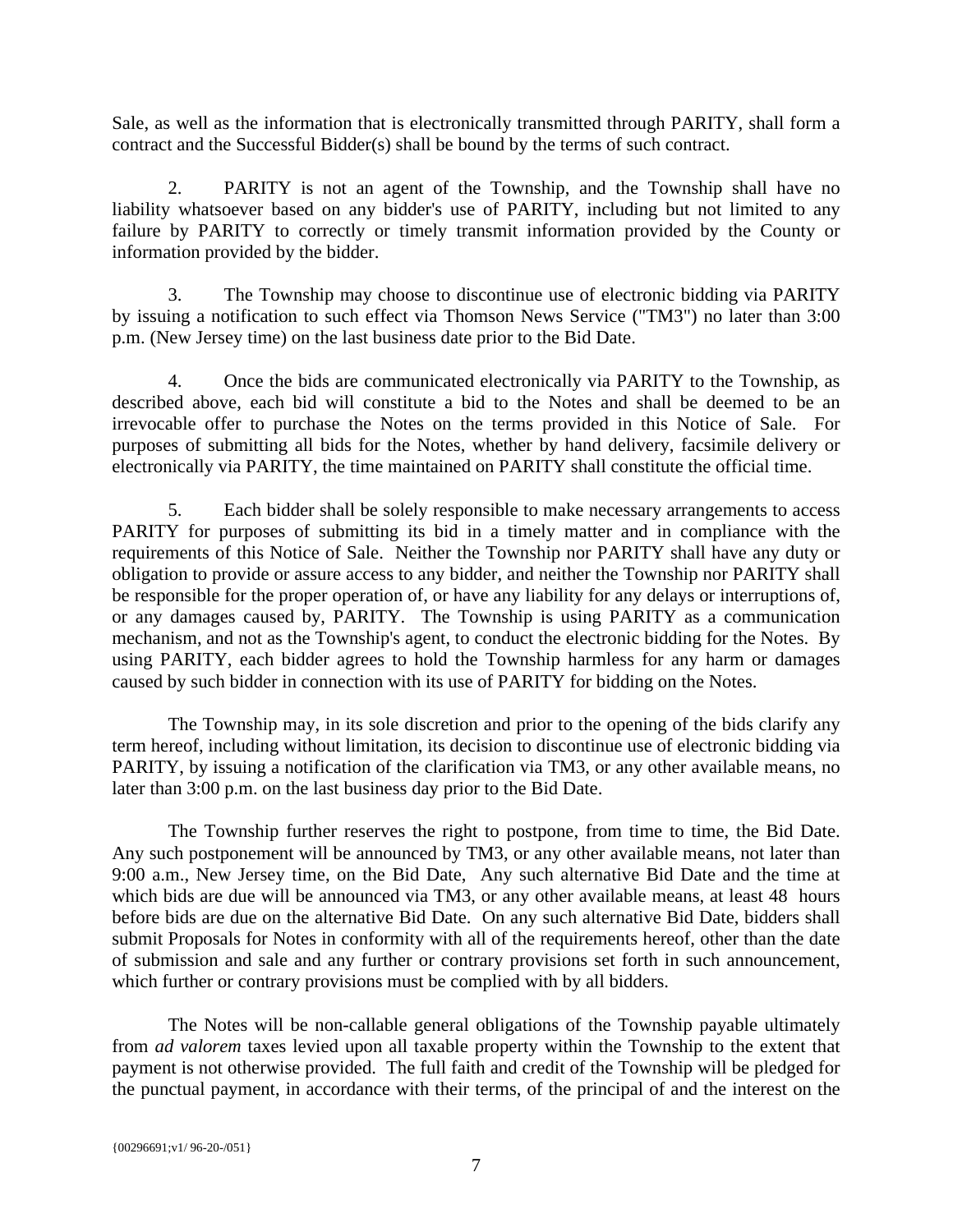Notes. The Notes will **NOT** be "qualified tax-exempt obligations" for purposes of Section 265 of the Internal Revenue Code of 1986, as amended.

It is anticipated that CUSIP identification numbers will be printed on the Notes, but neither the failure to print such number on any Note nor any error with respect thereto shall constitute cause for a failure or refusal by the purchaser thereof to accept delivery of and pay for the Notes in accordance with the terms of this Notice of Sale. All expenses in relation to the printing of CUSIP numbers on the Notes shall be paid for by the Township; provided, however, that the CUSIP Service Bureau charge for the assignment of said numbers shall be the responsibility of and shall be paid for by the purchasers.

As a condition to delivery of the Notes, the successful bidder for the Notes will be required to execute a receipt therefor containing a certification that either (i) it has made a bona fide public offering of the Notes at a stated initial offering price or prices and at least ten percent (10%) of the Notes have been sold to the public (excluding bond houses, brokers or similar organizations acting in the capacity of underwriter or wholesaler) at such initial offering price or prices as would produce a yield to the purchaser(s) thereof equal to a stated percentage per annum, and, it has not entered into any arrangement with any third party to repurchase the Notes in order to enable the successful bidder to reoffer the Notes at higher prices, or (ii) it has not reoffered the Notes to the public and has no present intention to reoffer the Notes to the public. In addition, the certification shall address such other matters as Bond Counsel reasonably may request of the successful bidder.

The successful bidder of the Notes is advised of its responsibility to file an annual disclosure statement on political contributions with the New Jersey Election Law Enforcement Commission ("ELEC") pursuant to N.J.S.A. 19:44A-20.13 (P.L. 2005, c.271, s.3) if the successful bidder enters into agreements or contracts, such as its agreement to purchase the Notes, with a public entity, such as the Township and receives compensation or fees in excess of \$50,000 in the aggregate from public entities, such as the Township, in a calendar year. It is the successful bidder's responsibility to determine if filing is necessary. Failure to do so can result in the imposition of financial penalties by ELEC. Additional information about this requirement is available from ELEC at 888-313-3532 or at [www.elec.state.nj.us.](http://www.elec.state.nj.us/)

An Official Statement has not been prepared by the Township in connection with the issuance of the Notes; however, for purposes of Securities and Exchange Commission Rule 15c2-12, please note the exemptions therefrom, particularly paragraph (d)(1) of the Rule for issues in authorized denominations of \$100,000 or more and which are sold to no more than thirty-five (35) persons each of whom the Purchaser reasonably believes (i) has such knowledge and experience in financial and business matters that it is capable of evaluating the merits and risks of the Notes and (ii) is not purchasing for more than one account or with a view to distributing the Securities. The Purchaser will be required to certify to the matters referred to in the preceding sentence at closing.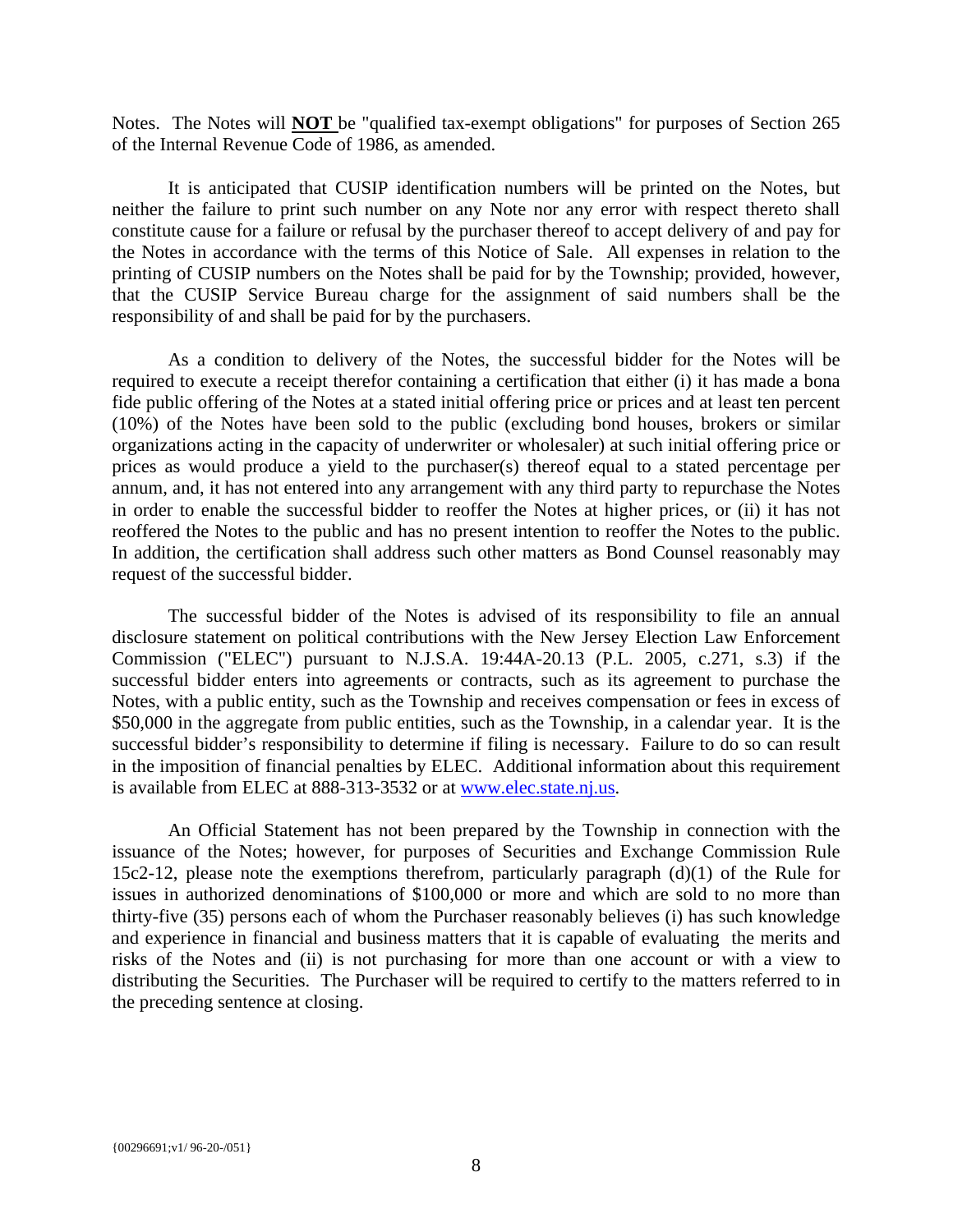Additional information concerning the Township and the Notes is available by contacting the Township's Chief Financial Officer, Rodney Haines at (609) 296-7241 x226 or the Township's Municipal Advisor, Anthony Inverso at (609) 291-0130.

> /s/ RODNEY HAINES Rodney Haines, Chief Financial Officer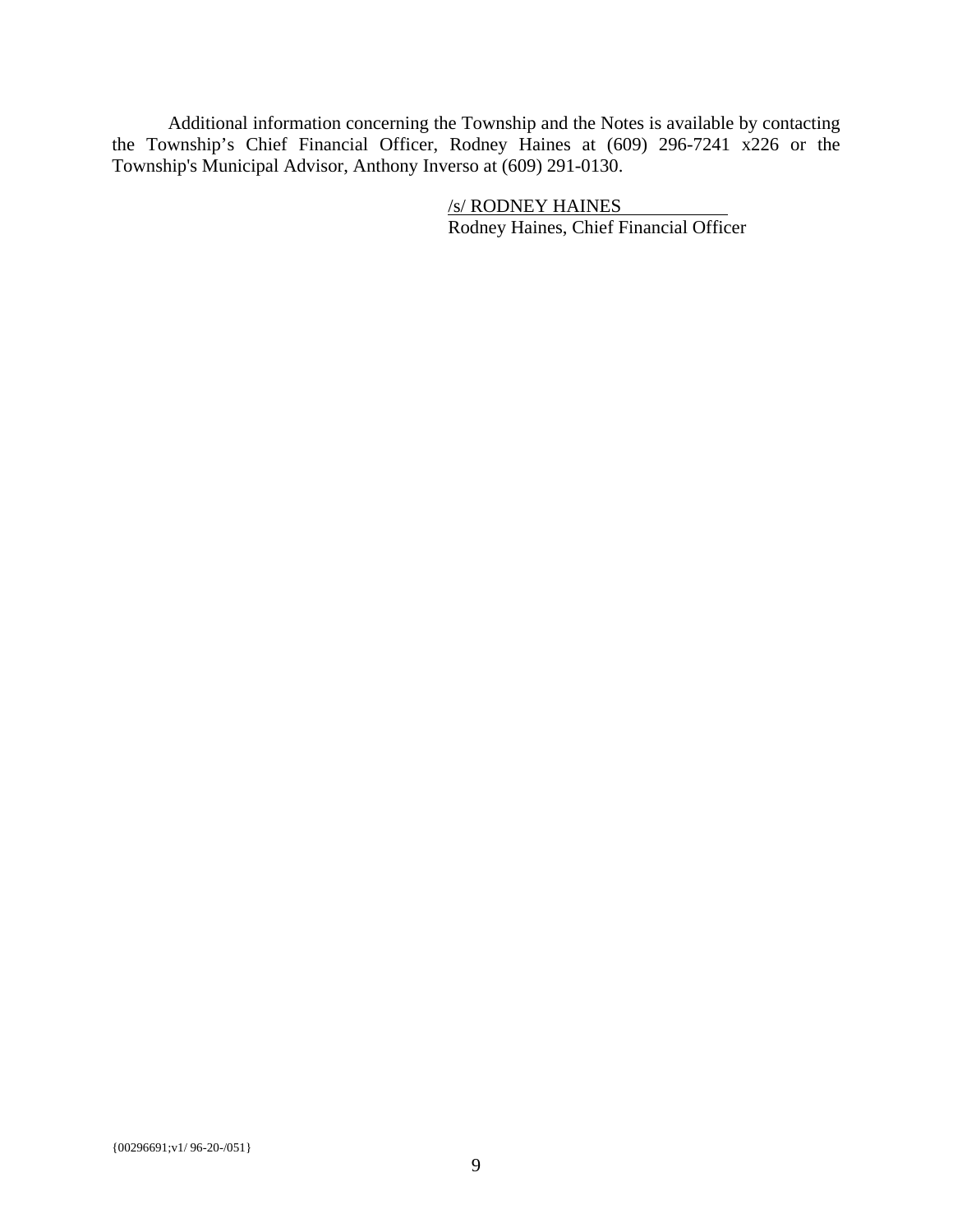### **EXHIBIT A**

#### **PROPOSAL FOR NOTES**

January 26, 2022

Rodney Haines, Chief Financial Officer Township of Little Egg Harbor c/o Anthony Inverso Phoenix Advisors, LLC 625 Farnsworth Avenue Bordentown, New Jersey 08505

Dear Mr. Inverso:

Subject to the provisions of the "Notice of Sale of \$10,075,000 Bond Anticipation Notes, Series 2022A", which is attached hereto and considered a part hereof, we offer to purchase the Notes on the following terms:

| <b>Purchase Price:</b>                                                | $(not$ less than \$10,075,000) |               |                                                     |
|-----------------------------------------------------------------------|--------------------------------|---------------|-----------------------------------------------------|
| <b>Interest Rate:</b>                                                 | $\%$                           |               |                                                     |
| Net Interest Cost:<br>(Please specify in both percentage and dollars) | $\%$                           | $\mathcal{S}$ |                                                     |
|                                                                       |                                |               | Name:<br>Title:<br>Representing:<br>Telephone No.:  |
| PLEASE COMPLETE THE FOLLOWING:                                        |                                |               |                                                     |
| Interest Payable on Notes                                             |                                | $\mathbb{S}$  |                                                     |
| Less: Premium, if any                                                 |                                |               |                                                     |
| Net Interest Payable                                                  |                                |               |                                                     |
|                                                                       |                                |               | THIS PORTION OF THE PROPOSAL IS NOT PART OF THE BID |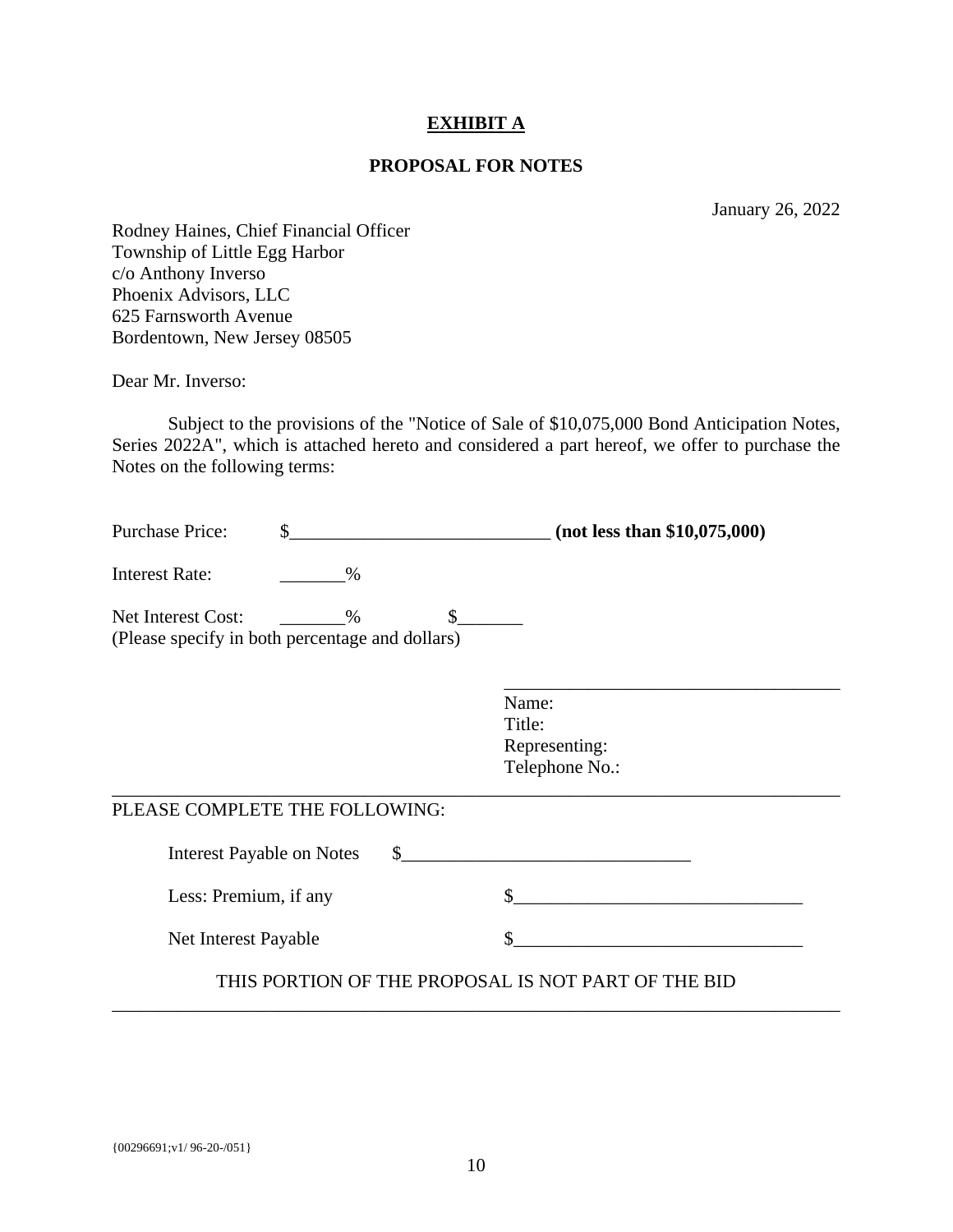## **EXHIBIT B**

## **TOWNSHIP OF LITTLE EGG HARBOR, IN THE COUNTY OF OCEAN, NEW JERSEY**

### **\$10,075,000 BOND ANTICIPATION NOTES, SERIES 2022A**

## **CERTIFICATE OF THE PURCHASER**

#### **(NO REOFFERING PURCHASER)**

The undersigned, on behalf of \_\_\_\_\_\_\_\_\_\_ (the "Purchaser"), hereby certifies as set forth below with respect to the purchase of the above-captioned obligations (the "Notes").

1. *Purchase of the Notes*. On the date of this certificate, the Purchaser is purchasing the Notes for the amount of \_\_\_\_\_\_\_. The Purchaser is not acting as an Underwriter with respect to the Notes. The Purchaser has no present intention to sell, reoffer, or otherwise dispose of the Notes (or any portion of the Notes or any interest in the Notes). The Purchaser has not contracted with any person pursuant to a written agreement to have such person participate in the initial sale of the Notes and the Purchaser has not agreed with the Issuer pursuant to a written agreement to sell the Notes to persons other than the Purchaser or a related party to the Purchaser.

#### 2. *Defined Terms*.

(a) *Public* means any person (including an individual, trust, estate, partnership, association, company, or corporation) other than an Underwriter or a related party. The term "related party" for purposes of this certificate generally means any two or more persons who have greater than 50 percent common ownership, directly or indirectly.

(b) *Underwriter* means (i) any person that agrees pursuant to a written contract with the Issuer (or with the lead Underwriter to form an underwriting syndicate) to participate in the initial sale of the Notes to the Public, and (ii) any person that agrees pursuant to a written contract directly or indirectly with a person described in clause (i) of this paragraph to participate in the initial sale of the Notes to the Public (including a member of a selling group or a party to a third-party distribution agreement participating in the initial sale of the Notes to the Public).

The representations set forth in this certificate are limited to factual matters only. Nothing in this certificate represents the Purchaser's interpretation of any laws, including specifically Sections 103 and 148 of the Internal Revenue Code of 1986, as amended, and the Treasury Regulations thereunder. The undersigned understands that the foregoing information will be relied upon by the Issuer with respect to certain of the representations set forth in the Tax or Arbitrage Certificate and with respect to compliance with the federal income tax rules affecting the Notes, and by GluckWalrath LLP, Bond Counsel to the Issuer, in connection with rendering its opinion that the interest on the Notes is excluded from gross income for federal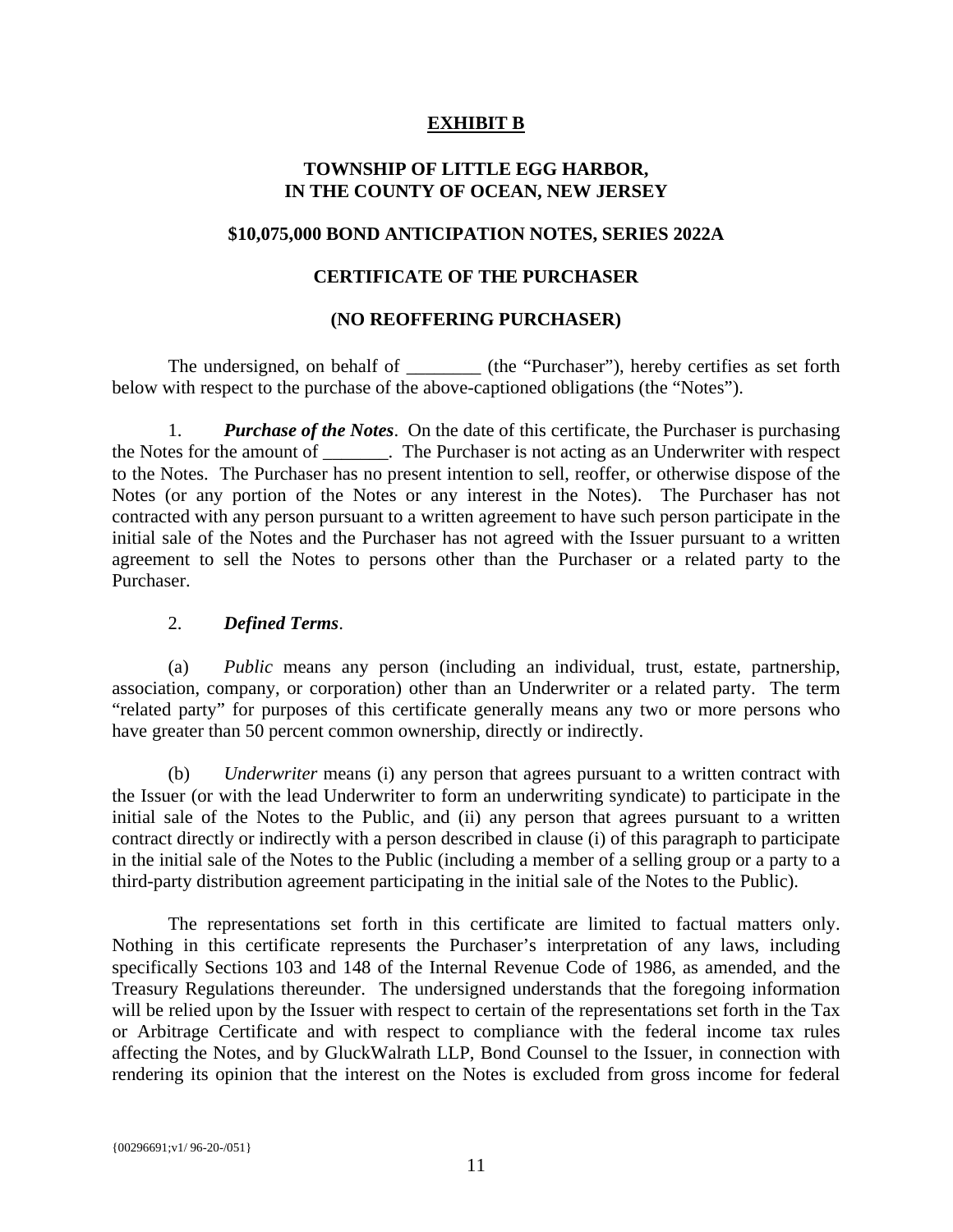income tax purposes, the preparation of the Internal Revenue Service Form 8038-G, and other federal income tax advice that it may give to the Issuer from time to time relating to the Notes.

## [PURCHASER]

| $\rm\,By:$ |  |
|------------|--|
| Name:      |  |
| Title:     |  |
| Dated:     |  |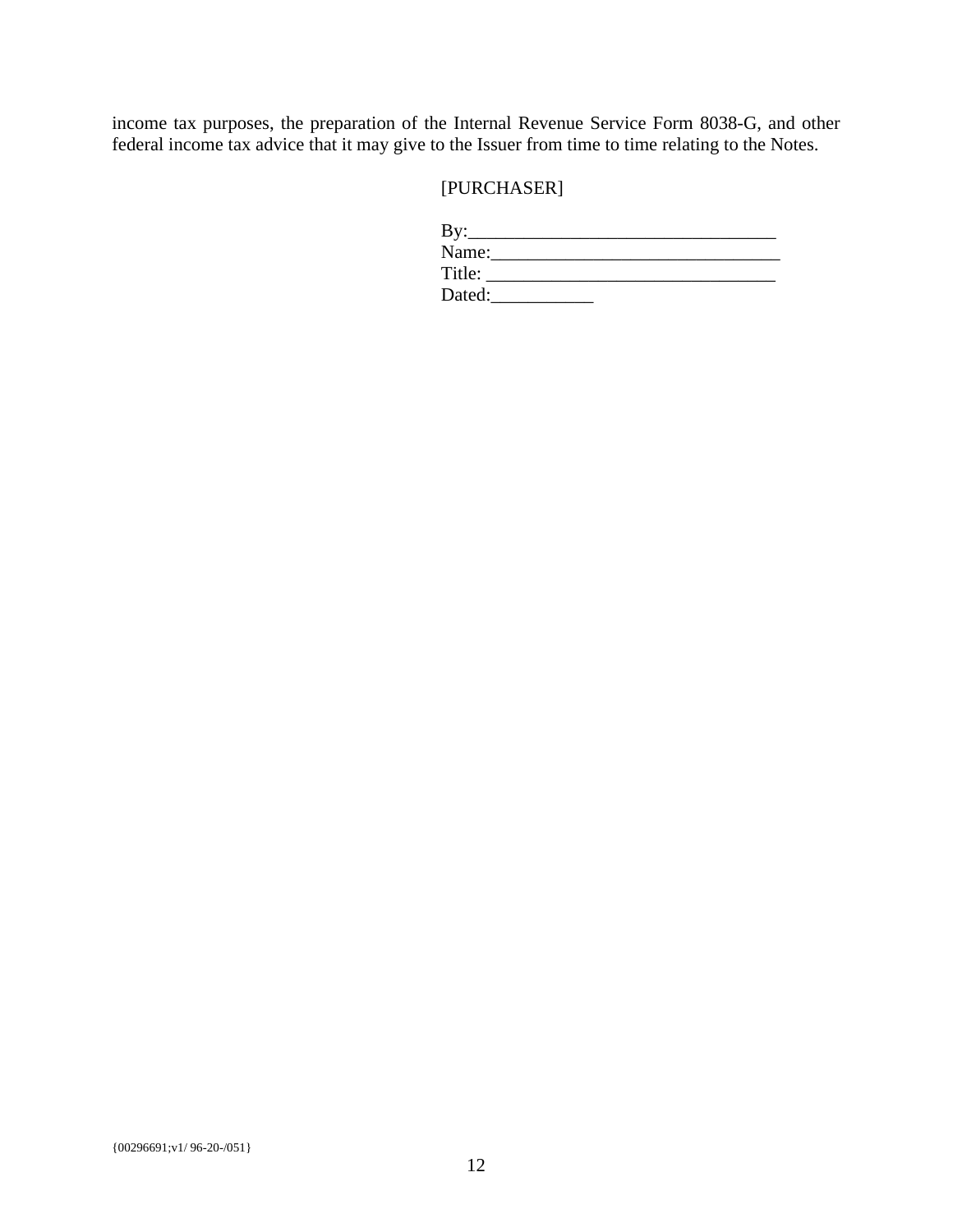## **EXHIBIT C**

## **TOWNSHIP OF LITTLE EGG HARBOR, IN THE COUNTY OF OCEAN, NEW JERSEY**

### **\$10,075,000 BOND ANTICIPATION NOTES, SERIES 2022A**

### **ISSUE PRICE CERTIFICATE**

#### **(Competitive Sale Requirement Satisfied)**

The undersigned (the "Representative"), on behalf of itself and each member of the underwriting group (if any) (collectively, the "Underwriter") hereby certifies as set forth below with respect to the sale of the above-captioned obligations (the "Notes").

#### 1. *Sale of the Notes*

All Maturities of the Notes have been the subject of a bona fide initial offering to the public.

#### 2. *Reasonably Expected Initial Offering Price*.

(a) As of the Sale Date, the reasonably expected initial offering prices and yields of the Notes to the Public by the Underwriter are the prices and yields listed in Schedule A (the "Expected Offering Prices"). The Expected Offering Prices are the prices for the Maturities of the Notes used by Underwriter in formulating its bid to purchase the Notes. Attached as Schedule B is a true and correct copy of the bid provided by the Underwriter to purchase the Notes.

(b) The Underwriter was not given the opportunity to review other bids prior to submitting its bid.

(c) The bid submitted by the Underwriter constituted a firm offer to purchase the Notes.

(d) The reoffering yield of the Notes is  $\%$ .

## 3. *Defined Terms*.

(a) *Issuer* means the Township of Little Egg Harbor, in the County of Ocean, New Jersey.

(b) *Maturity* means Notes with the same credit and payment terms. Notes with different maturity dates, or Notes with the same Maturity date but different stated interest rates, are treated as separate maturities.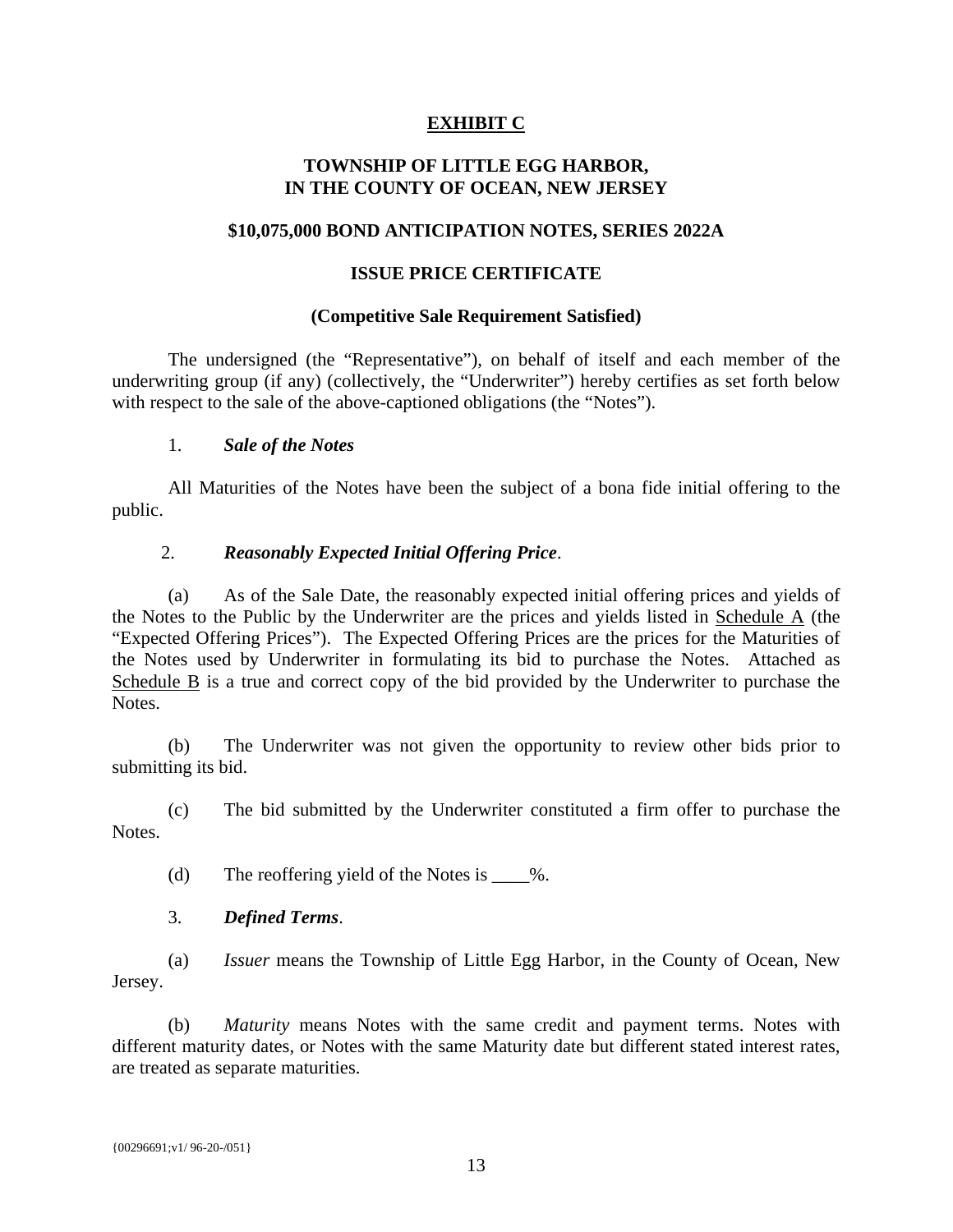(c) *Public* means any person (including an individual, trust, estate, partnership, association, company, or corporation) other than an Underwriter or a related party to an Underwriter. The term "related party" for purposes of this certificate generally means any two or more persons who have greater than 50 percent common ownership, directly or indirectly.

(d) *Sale Date* means the first day on which the Notes are awarded by the Issuer to the winning bidder. The Sale Date of the Notes is January 26, 2022.

(e) *Underwriter* means (i) any person that agrees pursuant to a written contract with the Issuer (or with the lead Underwriter to form an underwriting syndicate) to participate in the initial sale of the Notes to the Public, and (ii) any person that agrees pursuant to a written contract directly or indirectly with a person described in clause (i) of this paragraph to participate in the initial sale of the Notes to the Public (including a member of a selling group or a party to a third-party distribution agreement participating in the initial sale of the Notes to the Public).

The representations set forth in this certificate are limited to factual matters only. Nothing in this certificate represents the Underwriter's interpretation of any laws, including specifically Sections 103 and 148 of the Internal Revenue Code of 1986, as amended, and the Treasury Regulations thereunder. The undersigned understands that the foregoing information will be relied upon by the Issuer with respect to certain of the representations set forth in the Issuer's Tax or Arbitrage Certificate and with respect to compliance with the federal income tax rules affecting the Notes, and by GluckWalrath LLP, Bond Counsel to the Issuer, in connection with rendering its opinion that the interest on the Notes is excluded from gross income for federal income tax purposes, the preparation of the Internal Revenue Service Form 8038-G, and other federal income tax advice that it may give to the Issuer from time to time relating to the Notes.

> [REPRESENTATIVE, on behalf of itself and each member of the underwriting group]

| By:    |  |  |
|--------|--|--|
| Name:  |  |  |
| Title: |  |  |
| Dated: |  |  |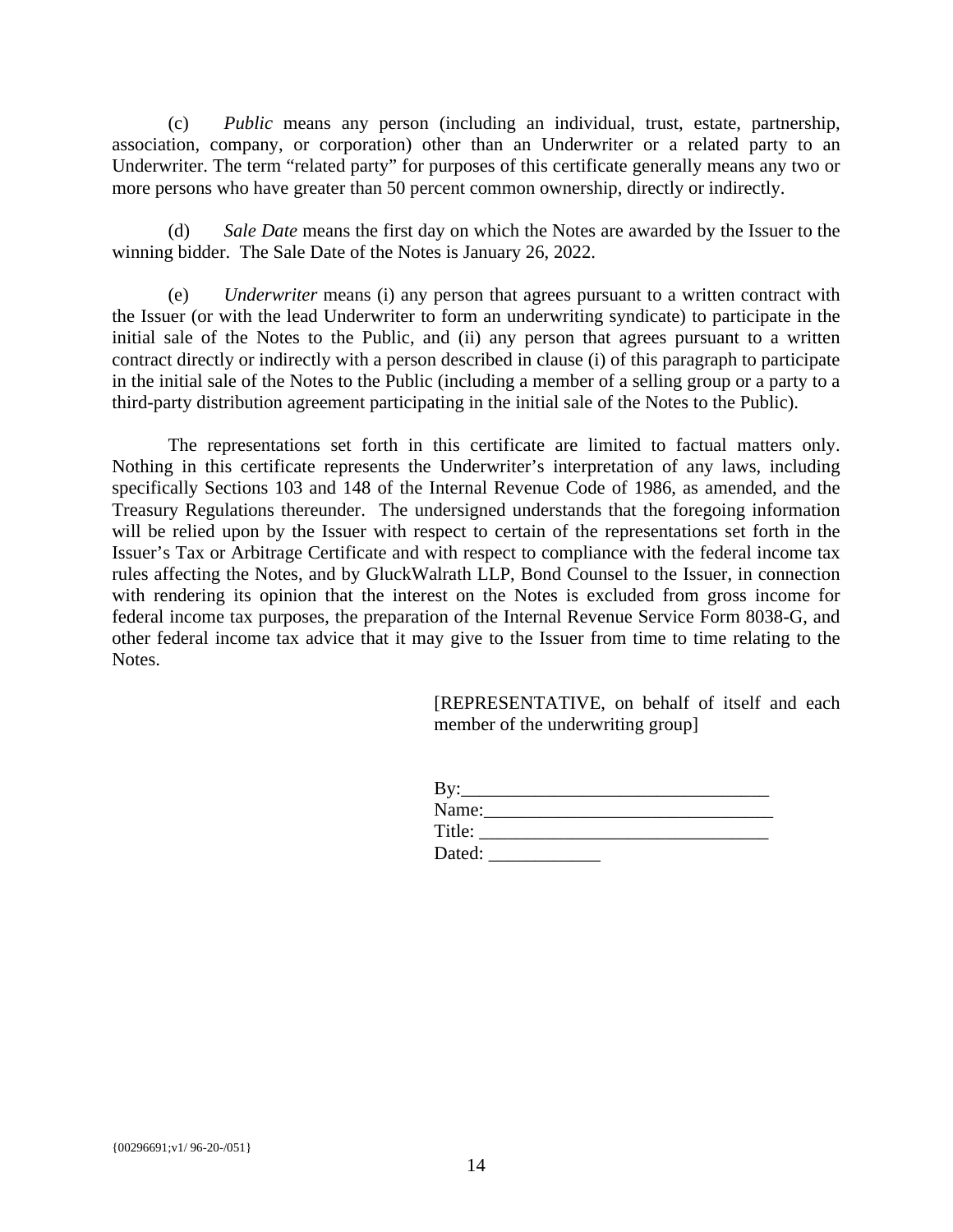## **SCHEDULE A**

# **EXPECTED OFFERING PRICES AND YIELDS**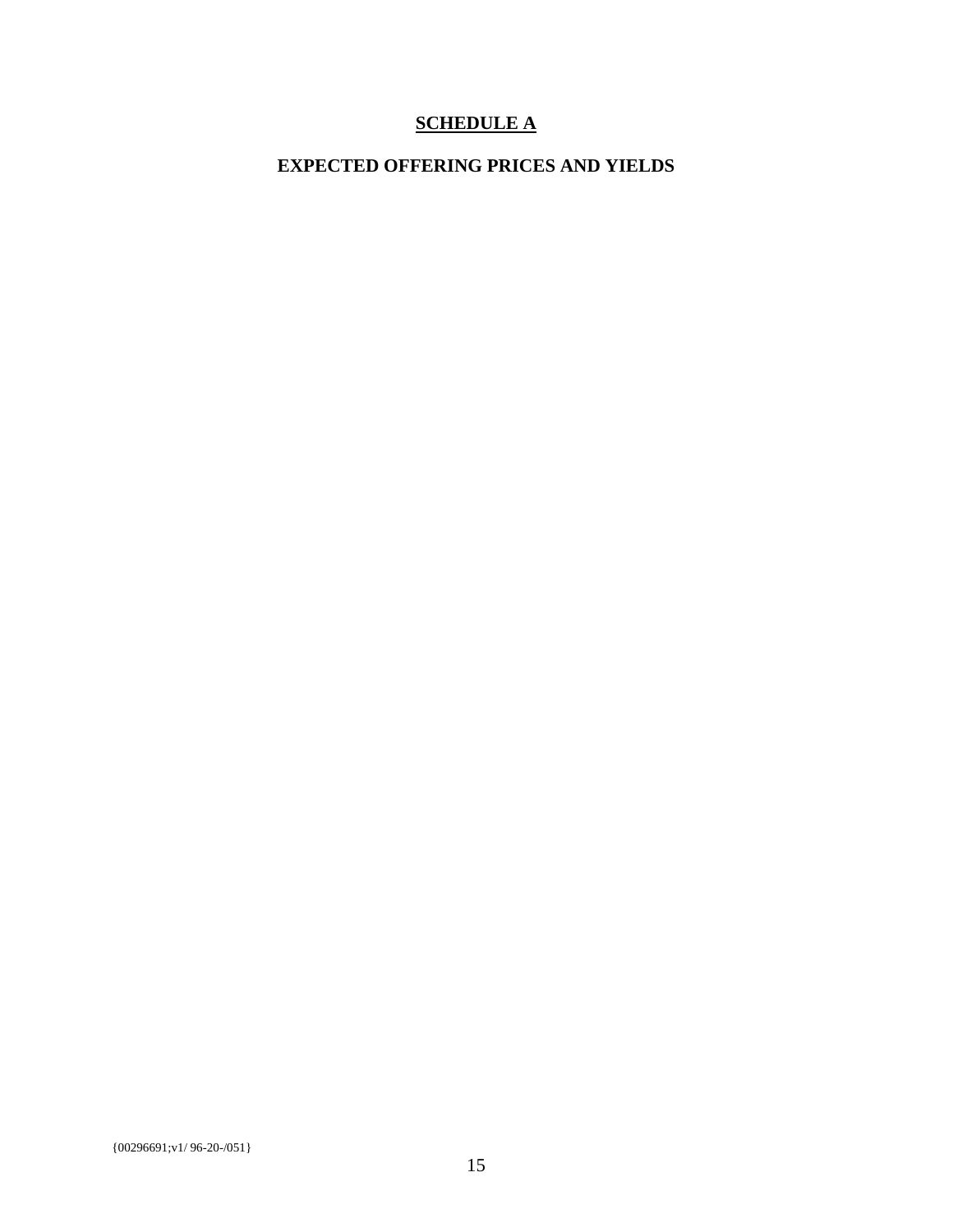## **SCHEDULE B**

## **COPY OF BID**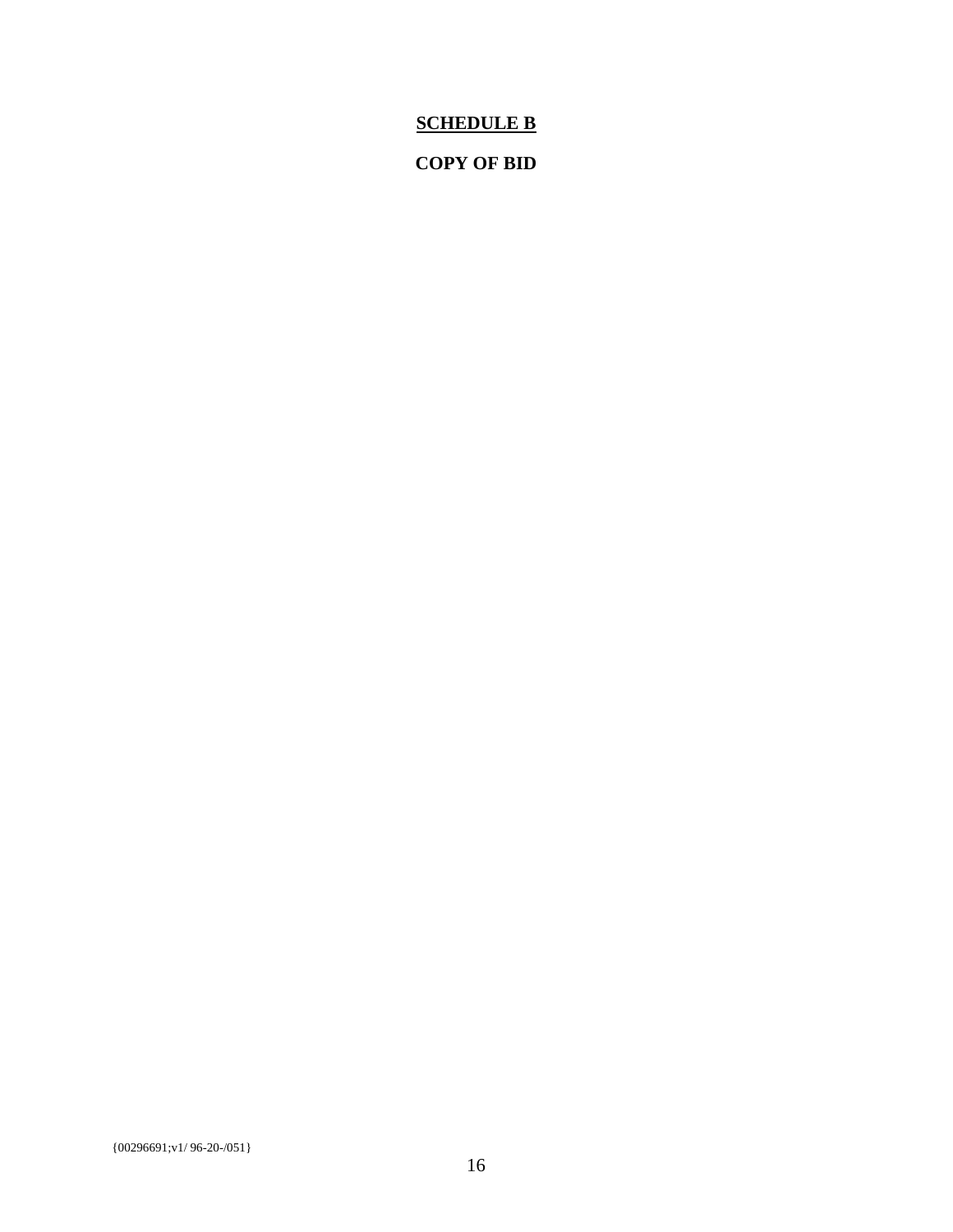## **EXHIBIT D**

## **TOWNSHIP OF LITTLE EGG HARBOR, IN THE COUNTY OF OCEAN, NEW JERSEY**

#### **\$10,075,000 BOND ANTICIPATION NOTES, SERIES 2022A**

### **ISSUE PRICE CERTIFICATE**

#### **(Hold the Price for all or some maturities)**

The undersigned, on behalf of itself and each member of the underwriting group (if any) (collectively, the "Underwriter), hereby certifies as set forth below with respect to the sale and issuance of the above-captioned obligations (the "Notes"). Select appropriate provisions below:

#### 1. *Sale of the Notes*

All Maturities of the Notes have been the subject of a bona fide initial offering to the public.

#### 2. *Initial Offering Price of the Notes*

(a) As of the date of this certificate, for each Maturity of the General Rule Maturities, the first price at which at least 10% of such Maturity of the Notes was sold to the Public is the respective price listed in Schedule A. The Underwriter offered the Hold-the-Offering-Price Maturities to the Public for purchase at the respective initial offering prices listed in Schedule A (the "Initial Offering Prices") on or before the Sale Date. A copy of the pricing wire or equivalent communication for the Notes is attached to this certificate as Schedule B.

(b) As set forth in the Notice of Sale and bid award, the Underwriter has agreed in writing that, (i) for each Maturity of the Hold-the-Offering-Price Maturities, it would neither offer nor sell any of the Notes of such Maturity to any person at a price that is higher than the Initial Offering Price for such Maturity during the Holding Period for such Maturity (the "holdthe-offering-price rule"), and (ii) any selling group agreement shall contain the agreement of each dealer who is a member of the selling group, and any third-party distribution agreement shall contain the agreement of each broker-dealer who is a party to the third-party distribution agreement, to comply with the requirements for establishing the issue price of the Notes, including, but not limited to, its agreement to comply with the hold-the-offering-price rule, if applicable to the Notes. Pursuant to such agreement, no Underwriter (as defined below) has offered or sold any Maturity of the Hold-the-Offering-Price Maturities at a price that is higher than the respective Initial Offering Price for that Maturity of the Notes during the Holding Period.

(c) The reoffering yield of the Notes is \_\_\_\_%.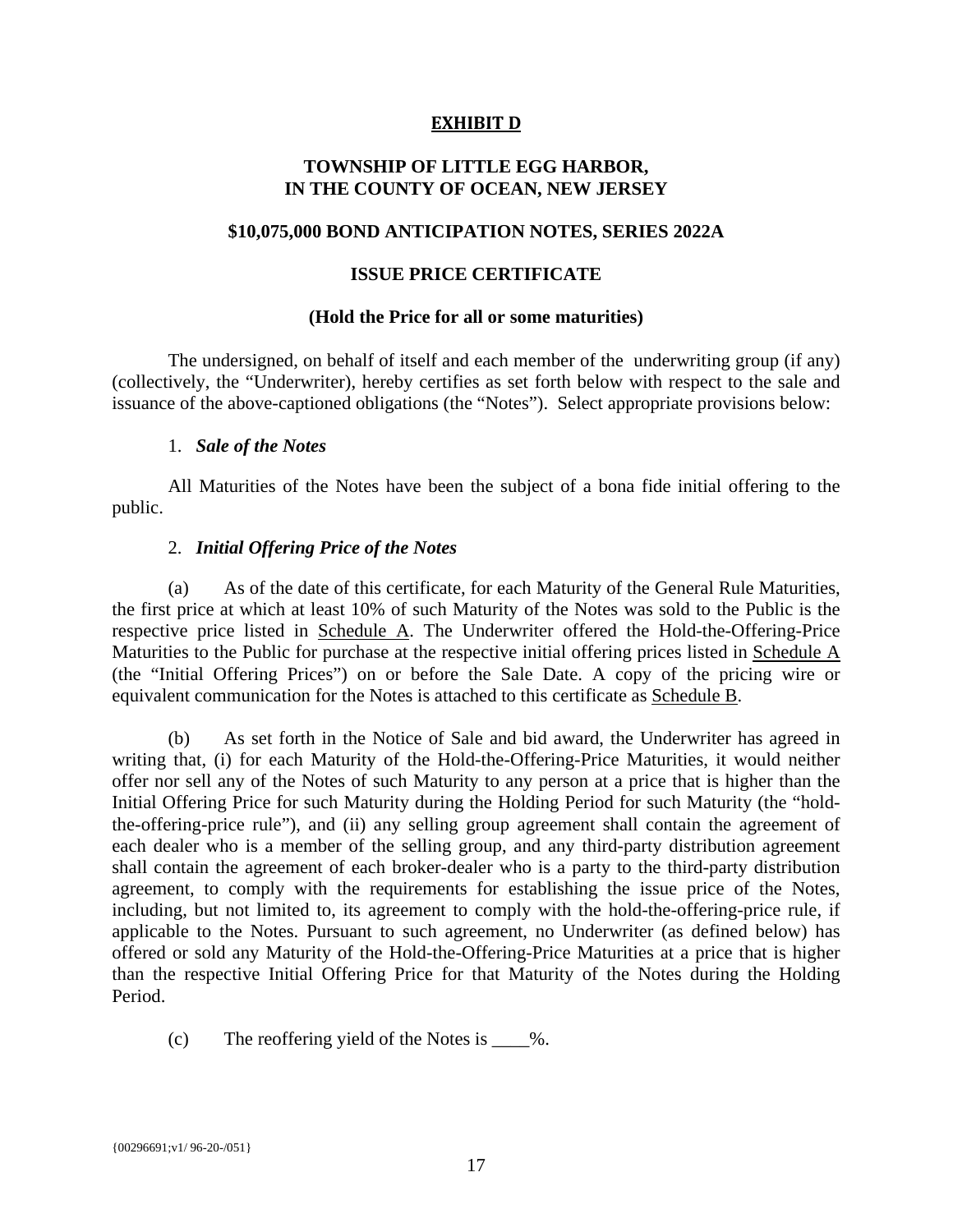#### 3. *Defined Terms*

(a) *General Rule Maturities* means those Maturities of the Notes listed in Schedule A hereto as the "General Rule Maturities."

(b) *Hold-the-Offering-Price Maturities* means those Maturities of the Notes listed in Schedule A hereto as the "Hold-the-Price Maturities."

(c) *Holding Period* means, with respect to a Hold-the-Offering-Price Maturity, the period starting on the Sale Date and ending on the earlier of (i) the close of the fifth business day after the Sale Date (February 3, 2022), or (ii) the date on which the Underwriter has sold at least 10% of such Hold-the-Offering-Price Maturity to the Public at prices that are no higher than the Initial Offering Price for such Hold-the-Offering-Price Maturity.

(d) *Issuer* means the Township of Little Egg Harbor, in the County of Ocean, New Jersey.

(e) *Maturity* means Notes with the same credit and payment terms. Notes with different maturity dates, or Notes with the same maturity date but different stated interest rates, are treated as separate maturities.

(f) *Public* means any person (including an individual, trust, estate, partnership, association, company, or corporation) other than an Underwriter or a related party to an Underwriter. The term "related party" for purposes of this certificate generally means any two or more persons who have greater than 50 percent common ownership, directly or indirectly.

(g) *Sale Date* means the first day on which there is a binding contract in writing for the sale of a Maturity of the Notes. The Sale Date of the Notes is January 26, 2022.

(h) *Underwriter* means (i) any person that agrees pursuant to a written contract with the Issuer (or with the lead Underwriter to form an underwriting syndicate) to participate in the initial sale of the Notes to the Public, and (ii) any person that agrees pursuant to a written contract directly or indirectly with a person described in clause (i) of this paragraph to participate in the initial sale of the Notes to the Public (including a member of a selling group or a party to a third-party distribution agreement participating in the initial sale of the Notes to the Public).

The representations set forth in this certificate are limited to factual matters only.

Nothing in this certificate represents the Underwriter's interpretation of any laws, including specifically Sections 103 and 148 of the Internal Revenue Code of 1986, as amended, and the Treasury Regulations thereunder.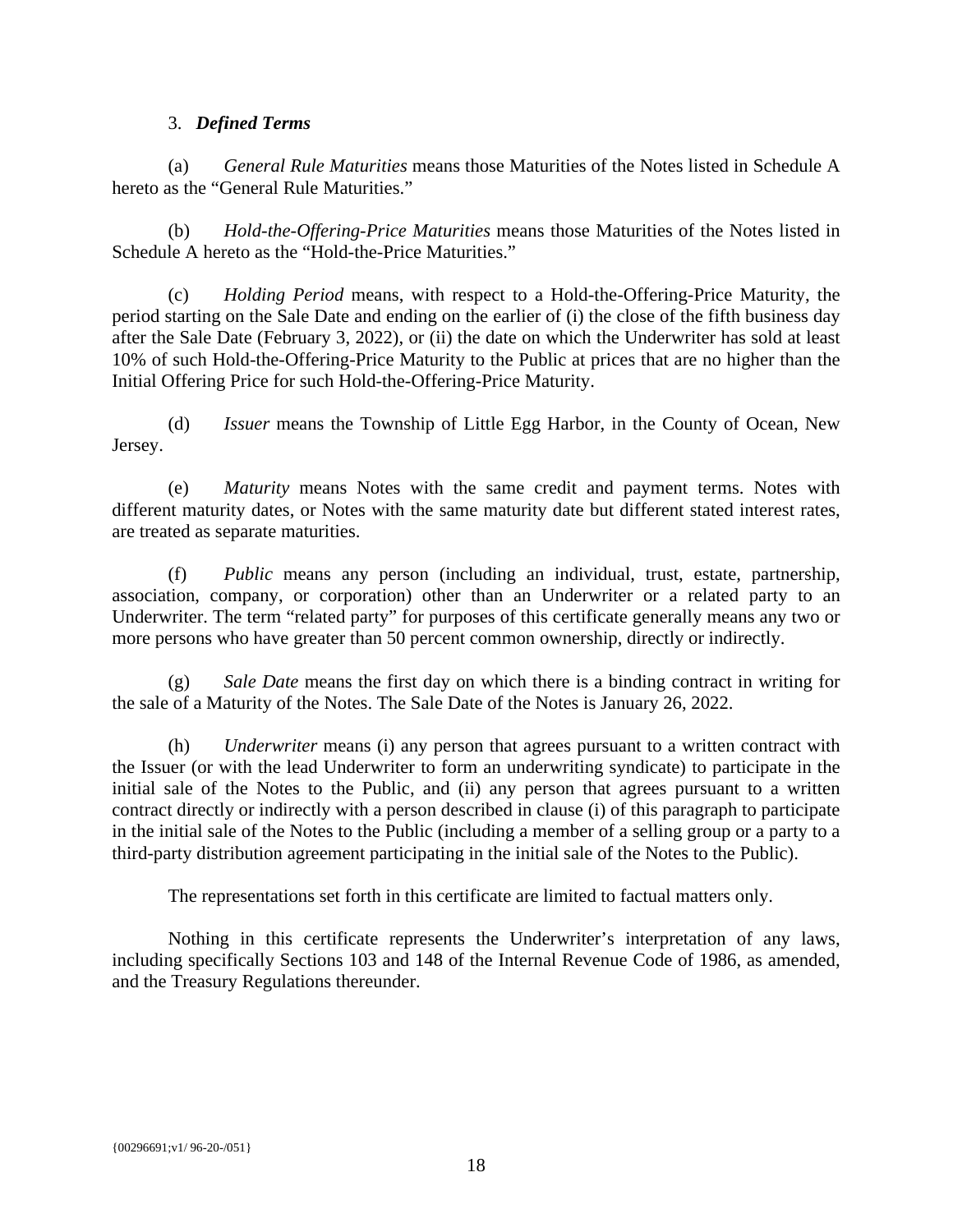The undersigned understands that the foregoing information will be relied upon by the Issuer with respect to certain of the representations set forth in the Tax or Arbitrage Certificate and with respect to compliance with the federal income tax rules affecting the Notes, and by GluckWalrath LLP, Bond Counsel, in connection with rendering its opinion that the interest on the Notes is excluded from gross income for federal income tax purposes, the preparation of Internal Revenue Service Form 8038-G, and other federal income tax advice it may give to the Issuer from time to time relating to the Notes.

> [REPRESENTATIVE, on behalf of itself and each member of the underwriting group]

| By:    |  |  |
|--------|--|--|
| Name:  |  |  |
| Title: |  |  |
| Dated: |  |  |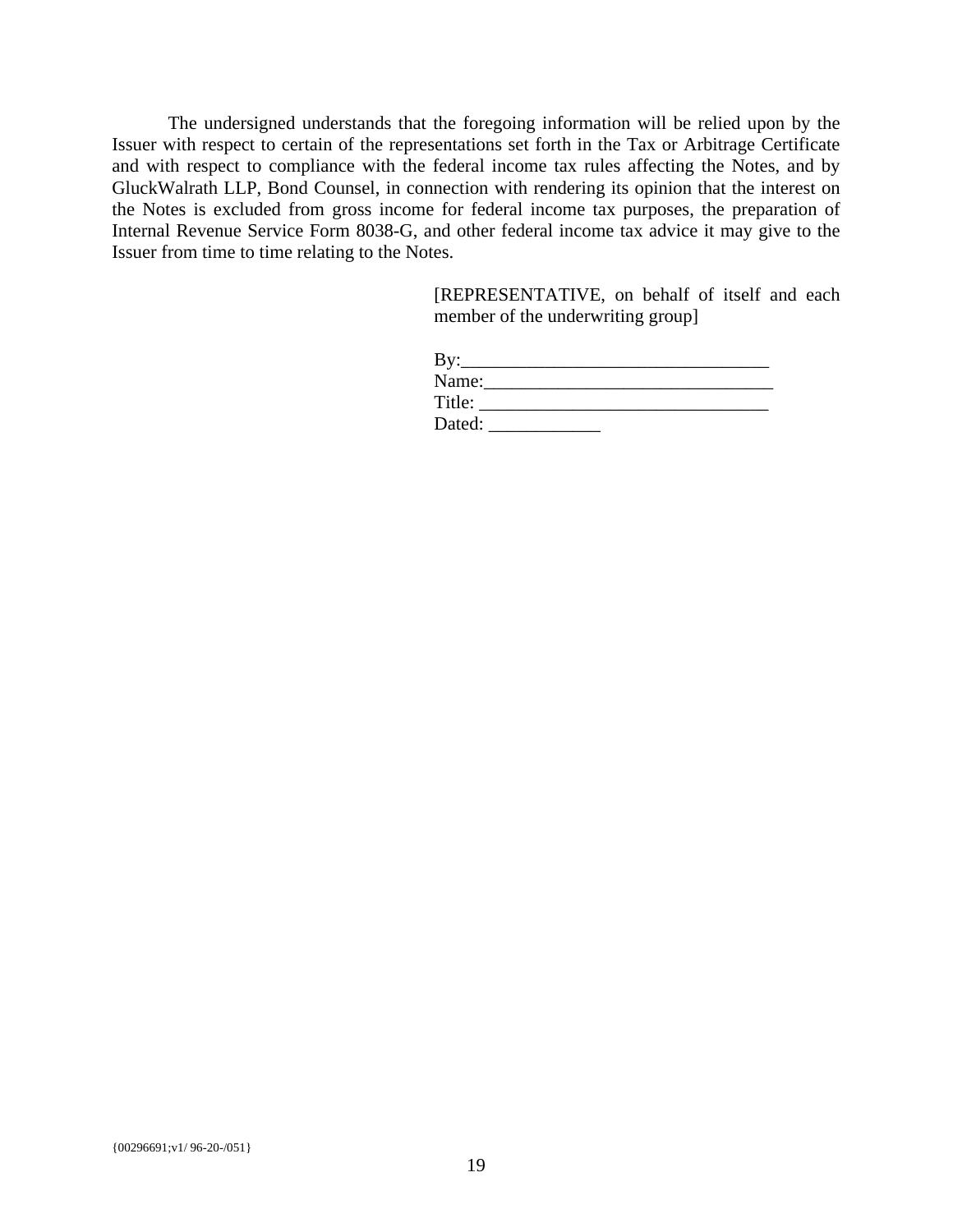## **SCHEDULE A**

## **ISSUE PRICE OF THE NOTES**

(*Attached*)

| <b>Maturity Date</b> | <b>Par Amount</b> | Rate | <b>Issue Price</b> | <b>GR</b> or HTP |
|----------------------|-------------------|------|--------------------|------------------|
|                      |                   |      |                    |                  |

GR - General Rule

HTP – Hold the Offering Price